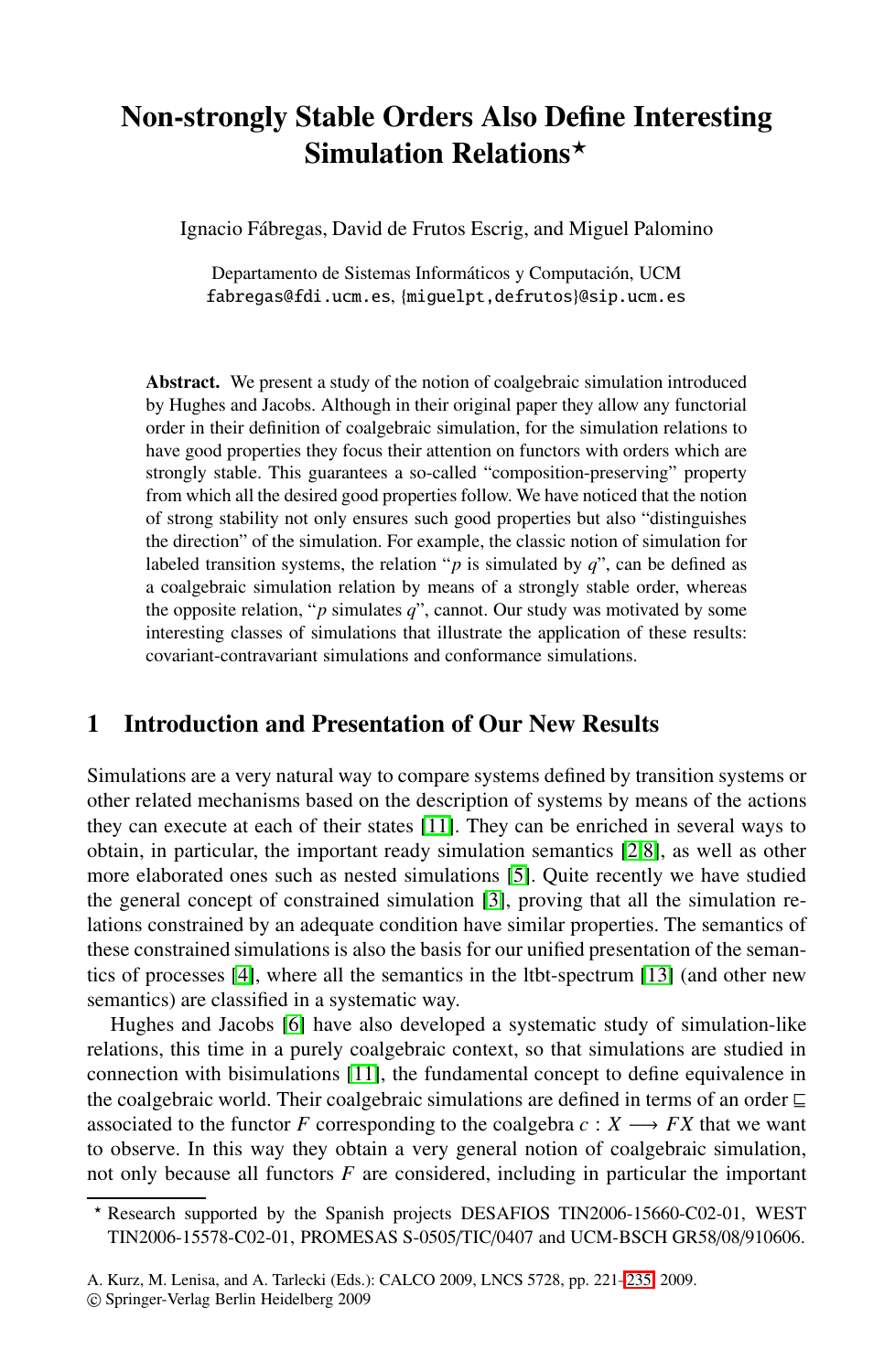class of polynomial functors, but also because by changing the family of orders  $\mathbb{Z}_X$ many different families of simulation relations can be obtained. The general properties of these simulations can be studied in the defined coalgebraic framework, thus avoiding the need of similar proofs for each of the particular classes of simulations.

Certainly, this generic presentation of the notion of coalgebraic simulation has as advantage that it provides a wide and abstract framework where one can try to isolate and take advantage of the main properties of all the simulati[on](#page-14-7)-like relations. However, at the same time it can be argued that the proposal fails to capture in a tight manner the spirit of simulation relations because, in addition to the natural notions of simulations, the framework also allows for other less interesting relations. This has as a result that some natural properties of simulations cannot be proved in general, simply due to the fact that they are not satisfied by all of the permitted coalgebraic simulation relations. For instance, the induced similarity relation between systems is not always an order because transitivity is not always satisfied. In order to guarantee transivity, and other related properties of coalgebraic simulations, Jacobs and Hughes introduce in [7] the composition-preserving property to the order  $\subseteq$  that induces the simulation relation. In [6] they continue with the study of the topic and present *stability* of orders as a natural categorical property to guarantee that an order is composition-preserving. They also comment that stability is not easy to check and introduce a stronger condition (that we will call right-stability) so that, whenever applicable, the checking of the main properties of coalgebraic simulations becomes much simpler than in the general case.

Roughly speaking, given an order  $\sqsubseteq_X$  on *FX* for each set *X*, the induced coalgebraic simulations are defined in the same way as bisimulations for *F*, but allowing a double application of  $\sqsubseteq$  on the two sides of the defined relation. More precisely, instead of the functor Rel(*F*) defining plain bisimulations, Rel<sub> $\subseteq$ </sub>(*F*) defined as  $\subseteq$ <sub>*Y*</sub>  $\circ$  Rel(*F*) $\circ \subseteq$ *X* is used. There are several interesting facts hidden behind the apparent simplicity of this definition. The first one is that, in general, it only defines an order and not an equivalence relation, even if it is based on bisimulations (that always define an equivalence relation, namely, bisimilarity). The reason is that the order  $\sqsubseteq$  appears "in the same direction" on both sides of the definition, thus breaking its symmetry. However, we can also define some equivalence relations weaker than bisimilarity by using an equivalence relation  $\equiv$  as the order  $\sqsubseteq$ . Another interesting fact is that whenever we define a coalgebraic simulation by using  $\subseteq$ , the inverse order  $\supseteq$  defines the inverse relation of that defined by  $\subseteq$  once we also interchange the roles of the related sets *X* and *Y* (so we could say tha[t w](#page-14-5)e are defining in fact the same relation but looking at it from the other side). Stability is also a symmetric condition, so that whenever an order  $\subseteq$  on a functor *F* is stable, the inverse order  $\supseteq$  is stable for *F*, too. This is quite reasonable, since stability is imposed in order to guaratee transitivity of the generated similarity relation and the inverse of a transitive relation is also transitive, so that whenever  $\subseteq$  generates an "admissible" similarity relation (meaning that it is an order), the inverse order  $\supseteq$  must be also admissible.

<span id="page-1-0"></span>It is worth noting that the stronger condition guaranteeing stability is asymmetric. In fact, Hughes and Jacobs prove in [6] that "right-stability" implies that

$$
Rel(F)(R) \circ \sqsubseteq_X \subseteq \sqsubseteq_Y \circ Rel(F)(R),\tag{1}
$$

which in fact motivates our name for the condition.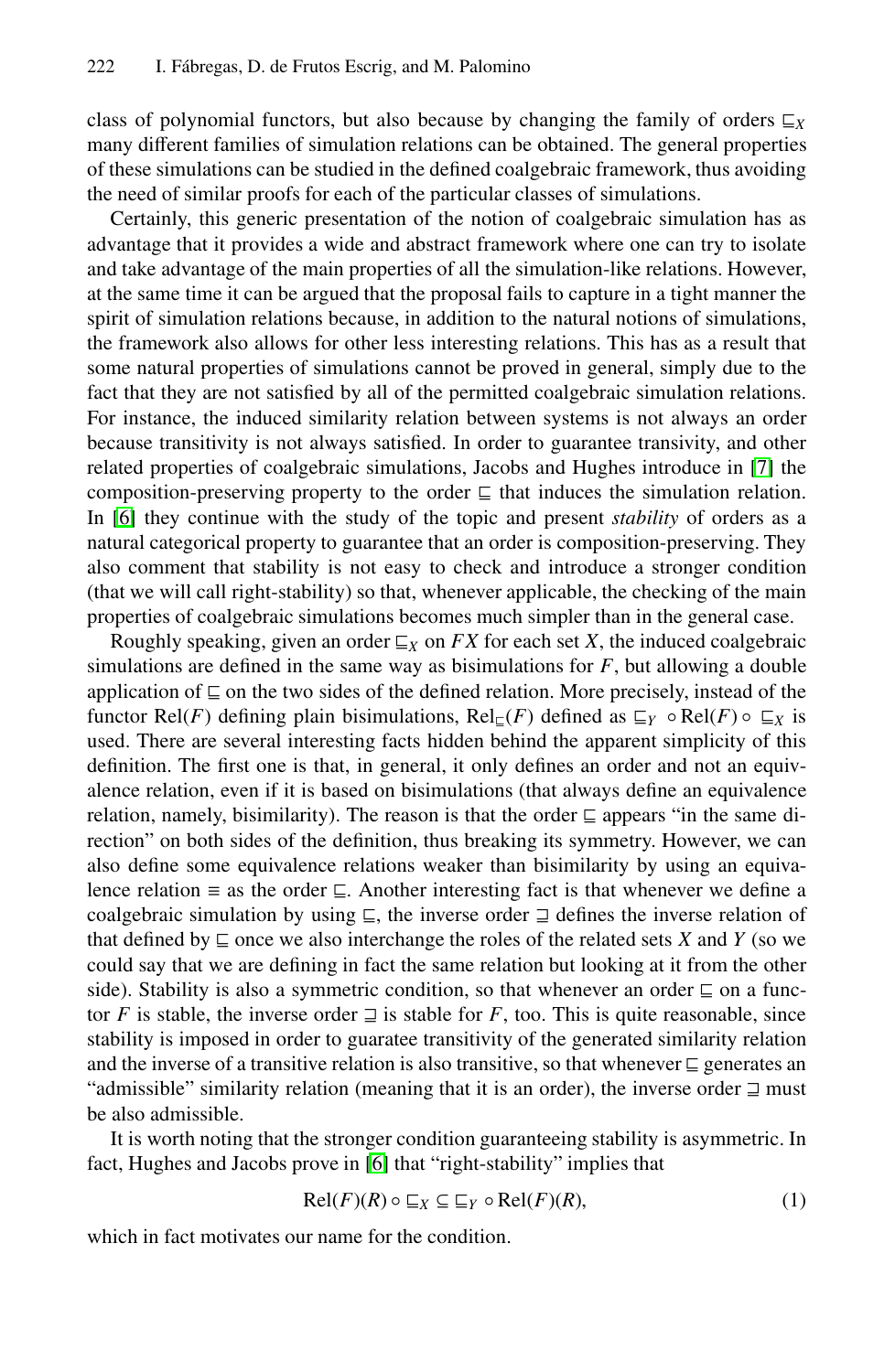A second surprise was to not[ice](#page-14-5) that, in most cases, right-stability induces a "natural direction" on the orders defining the coalgebraic simulation. For instance, for plain similarity over labeled transition systems, the inclusion order  $\subseteq$  induces the classic simulation relation while the reversed inclusion  $\supset$  induces the opposite "simulated by" relation: the first one is right-stable while the second is not.

All these general results arose when trying to integrate two new simulation-like notions as coalgebraic simulations definable by a stable order, so that we could obtain for free all the good properties that have been proved in [6] for this class of relations.

The first new simulation notion is that of covariant-contravariant simulations, where the alphabet of actions *Act* is partitioned into three disjoint sets *Act<sup>l</sup>*, *Act<sup>r</sup>*, and *Act<sup>bi</sup>*. The intention is for the simulation to treat the actions in  $Act^{\prime}$  like in the ordinary case, to interchange the role of the related processes for those actions in *Actr* , and to impose a symmetric condition like that defining bisimulation for the actions in *Actbi*.

The second notion, conformance simulations, captures the conformance relations [9,12] that several authors introduced in order to formalize the notion of possible implementations. Like covariant-contravariant simulations, they can be defined as coalgebraic simulations for some stable order which is not right-stable neither left-stable. We show that the good properties of these two classes of orders are preserved in those orders that can be seen as a kind of composition of right-stable and left-stable orders. We use this fact to derive the stability of the orders defining both covariant-contravariant and conformance simulations.

## **2 Coalgebraic Simulations and Stability**

Given a category  $\mathbb C$  and an endofunctor *F* in  $\mathbb C$ , an *F*-coalgebra, or just a coalgebra, consists of an object  $X \in \mathbb{C}$  together with a morphism  $c: X \longrightarrow FX$ . We often call X the state space and *c* the transition or coalgebra structure.

An arbitrary endofunctor  $F : \mathbf{Sets} \longrightarrow \mathbf{Sets}$  can be lifted to a functor in the category **Rel** over **Sets**  $\times$  **Sets** of relations, Rel(*F*) : **Rel** → **Rel**. In set-theoretic terms, for a relation  $R \subseteq X_1 \times X_2$ ,

$$
Rel(F)(R) = \{ \langle u, v \rangle \in FX_1 \times FX_2 \mid \exists w \in F(R). F(r_1)(w) = u, F(r_2)(w) = v \}.
$$

A *bisimulation* fo[r](#page-14-8) [c](#page-14-8)oalgebras  $c: X \longrightarrow FX$  and  $d: Y \longrightarrow FY$  is a relation  $R \subseteq X \times Y$ which is "closed under *c* and *d*":

if 
$$
(x, y) \in R
$$
 then  $(c(x), d(y)) \in Rel(F)(R)$ ,

where the  $r_i$  are the projections of  $R$  into  $X$  and  $Y$ . Sometimes we shall use the term *F*-bisimulation to emphasize the functor we are working with.

Bisimulations can also be characterized by means of spans, using the general categorical definition by Aczel and Mendler [1]:

$$
X \xleftarrow{r_1} R \xrightarrow{r_2} Y
$$
  
\n
$$
e \qquad e \qquad d \qquad d
$$
  
\n
$$
FX \xleftarrow{Fr_1} FR \xrightarrow{Fr_2} FY
$$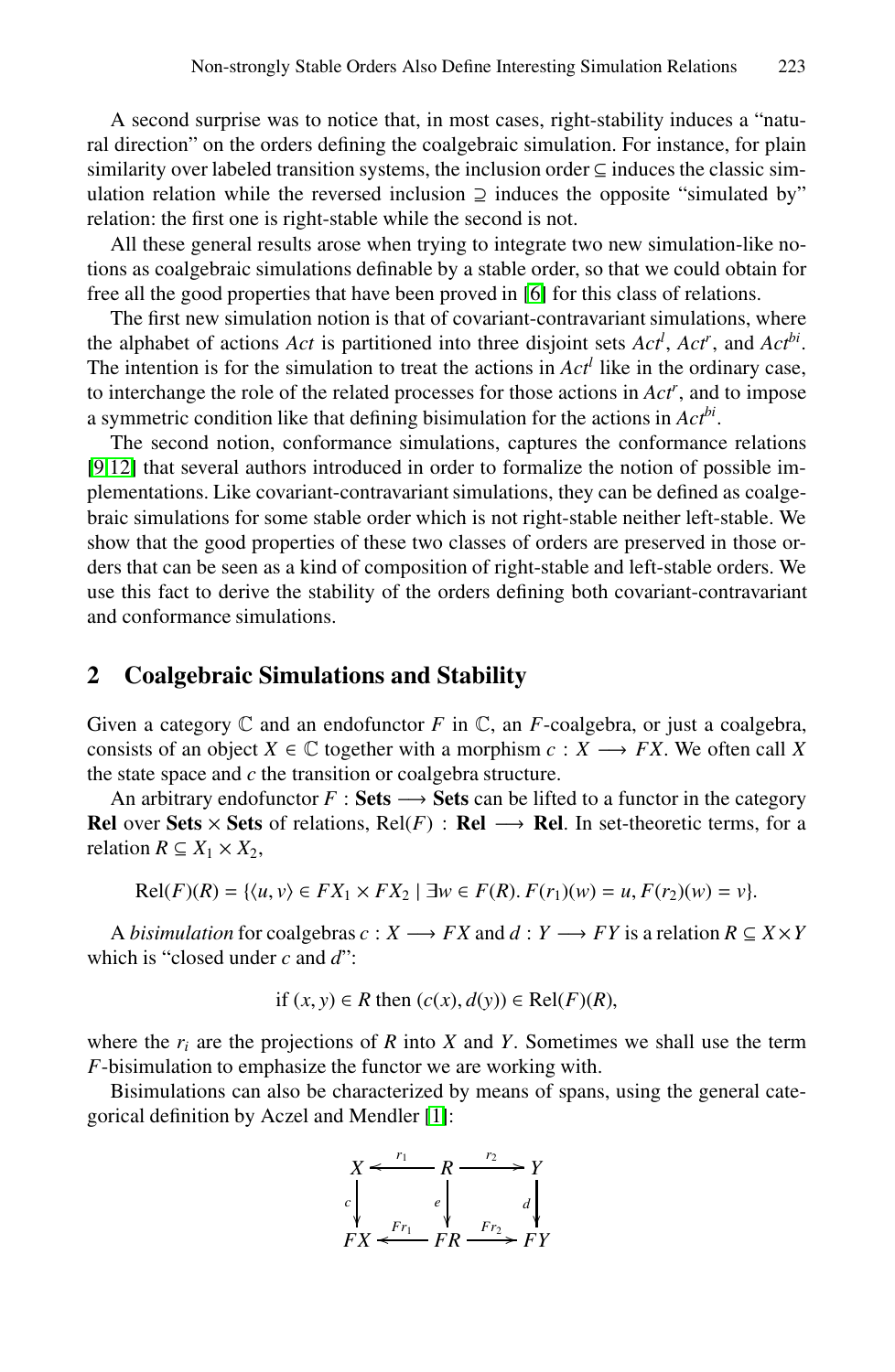*R* is a bisimulation iff it is the carrier of some coalgebra *e* making the above diagram commute. Alternatively, bisimulations can also be defined as the Rel(*F*)-coalgebras in the category **Rel**.

We will also need the general concept of simulation introduced by Hughes and Jacobs [6] using orders on functors. Let  $F : \mathbf{Sets} \longrightarrow \mathbf{Sets}$  be a functor. An order on F is defined by means of a functorial collection of preorders  $\sqsubseteq_X \subseteq FX \times FX$  that must be preserved by renaming: for every  $f : X \longrightarrow Y$ , if  $u \sqsubseteq_X u'$  then  $Ff(u) \sqsubseteq_Y Ff(u')$ .

Given an order  $\sqsubseteq$  on *F*, a  $\sqsubseteq$ -*simulation* for coalgebras *c* : *X*  $\longrightarrow$  *FX* and *d* : *Y*  $\longrightarrow$  *FY* is a relation  $R \subseteq X \times Y$  such that

if 
$$
(x, y) \in R
$$
 then  $(c(x), d(y)) \in Rel_{\sqsubseteq}(F)(R)$ ,

wh[e](#page-3-0)re [t](#page-3-0)he lax relation lifting  $\text{Rel}_{\mathbb{E}}(F)(R)$  is  $\mathbb{E}_Y \circ \text{Rel}(F)(R) \circ \mathbb{E}_X$ , which can be expanded to

$$
Rel_{\sqsubseteq}(F)(R) = \{(u, v) \mid \exists w \in F(R). \ u \sqsubseteq_X Fr_1(w) \land Fr_2(w) \sqsubseteq_Y v\}.
$$

Alternatively,  $\sqsubseteq$ -simulations are just the  $\text{Rel}_{\sqsubseteq}(F)$ -coalgebras in **Rel**.

Some[tim](#page-3-1)es, when  $f: X \longrightarrow Y$  and  $A \subseteq X$  we will simply write  $f(A)$  for the image  $\iint_f(A)$ .

<span id="page-3-2"></span>A functor with order  $\subseteq$  is *stable* [6] if the relation lifting  $\text{Rel}_{\subseteq}(F)$  commutes with substitution, that is, if for every  $f : X \longrightarrow Z$  and  $g : Y \longrightarrow W$ , Rel<sub> $\subseteq$ </sub> $(F)((f \times g)^{-1}(R)) =$  $(F f \times F g)^{-1}(\text{Rel}_{\Sigma}(F)(R))$ .<sup>1</sup> They also define a stronger condition that we are going to call righ[t-s](#page-3-2)tability.

**Definition 1** ([6]). We will say that a functor  $F$  with order  $\subseteq$  is **right-stable** if, for every *function*  $f: X \longrightarrow Y$ *, we have*<sup>2</sup>

$$
(id \times Ff)^{-1} \sqsubseteq_Y \subseteq \coprod_{Ff \times id} \sqsubseteq_X.
$$
 (2)

<span id="page-3-3"></span>According to  $[6]$ , condition  $(2)$  is equivalent to  $(a)$  *F* being stable and  $(b)$  for every relation  $R \subseteq X \times Y$ ,

$$
Rel(F)(R) \circ \sqsubseteq_X \subseteq \sqsubseteq_Y \circ Rel(F)(R). \tag{3}
$$

Right-stability was introduced by arguing that it is easi[er t](#page-3-3)o check than plain stability, while being satisfied by nearly all orders discussed in that paper. Surprisingly, one cannot find in [6] a clear explanation of the reason why right-stable orders are easier to analyze. In our opinion, the crucial fact is that from (3) we can immediately conclude that

$$
\sqsubseteq_Y \circ Rel(F)(R) \circ \sqsubseteq_X \ = \ \sqsubseteq_Y \circ Rel(F)(R),\tag{4}
$$

<span id="page-3-1"></span><span id="page-3-0"></span>so that the coalgebraic simulations for a right-stable order  $\subseteq$  can be equivalently defined by means of the asymmetric definition on the right-hand side of equality (4). If the order  $\subseteq$  can be used only on one of the sides of the definition, the verification of the

<sup>&</sup>lt;sup>1</sup> In fact, the inclusion  $\subseteq$  always holds.

<sup>&</sup>lt;sup>2</sup> Again, the other inclusion is always true since  $\subseteq$  functorial means that  $Ff(u) \subseteq_Y Ff(v)$  if  $u \sqsubseteq_X v$ .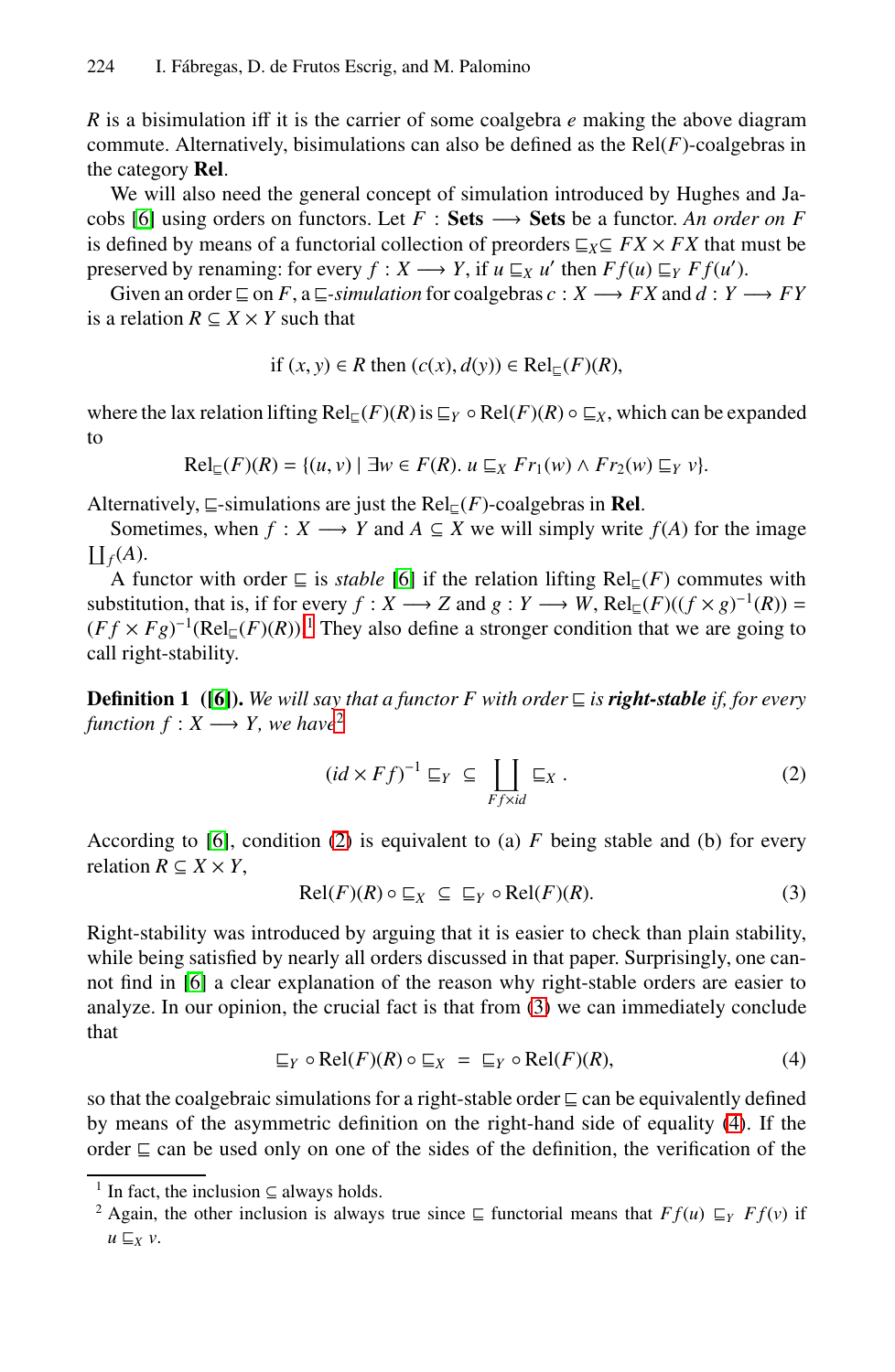pr[op](#page-14-5)erties of the induced coalgebraic simulations becomes much easier than when using the original definition.

It was quite surprising t[o](#page-14-5) [d](#page-14-5)iscover that the easiest way to prove the properties of the "simulated by" relations which come from symmetric properties such as compositionpreserving (that are also satisfied by the corresponding inverse relations "simulates") is to break that symmetry by considering the asymmetric definition of coalgebraic simulations that only use  $\sqsubseteq$ *y*; certainly, this is only possible when the defining order  $\sqsubseteq$  is right-stable.

Stability is used in [6, Lemma 5.3] to prove that lax relation lifting preserves composition of relations, which is needed to prove [6, Lemma 5.4(2)], the crucial fact that the induced similarity relation is transitive; this need not be the case for the simulation notion defined by an arbitrary order  $\sqsubseteq$ .

## **3 On Stability of Simulation and Anti-simulation**

Plain simulations between labeled transition systems can be defined as coalgebraic simulations considering the functor  $F = \mathcal{P}^A$  ( $G^A$  denote the funtor  $X \mapsto (G(X))^A$ ) with the order  $\subseteq$  given by  $\alpha \subseteq \beta$  for  $\alpha, \beta : A \longrightarrow \mathcal{P}X$  iff for all  $a \in A$ ,  $\alpha(a) \subseteq \beta(a)$ .

**Lemma 1.** *The order*  $\subseteq$  *defining plain simulations for labeled transition systems is right-stable.*

**Corollary 1.** *Plain simulations between labeled transition systems can be defined as the*  $(\sqsubseteq_Y \circ Rel(F))$ *-coalgebras.* 

It is worth examining the consequences of the removal of  $\mathcal{L}_X$  from the original definition of coalgebraic simulations in this particular case. Both  $\mathbb{Z}_X$  and  $\mathbb{Z}_Y$  correspond to the inclusion order, but when applied at the right-hand side it means that we can reduce the set of successors of the simulating process *q* when simulating the execution of *a* by *p*. This means that starting from a set  $Y' \subseteq Y$  we can obtain an adequate subset *Y*<sup>*''*</sup> ⊆ *Y*'. Instead, the application of  $\sqsubseteq$ <sub>*X*</sub> at the left-hand side allows to enlarge the set of successors of the simulated process  $p$  and this produces a set  $X''$  larger than the given *X* : one could say that we need to consider "new" information not in *X* , while going from *Y'* to *Y''* just "removes" some known information.

Another interesting point arises from the fact that every use of  $\mathbb{Z}_X$  at the left-hand side can be "compensated" by removing at *Y* the added states and this is why Corollary 1 was correct, because we can always avoid the introduction of new successors in the simulated process by simply removing them at the right-hand side. However, the opposite procedure, to compensate the removal of states by adding them at the simulated process side is not always possible, since in general *X* could be not big enough.

The anti-simulations can be defined as coalgebraic simulations by taking the reversed inclusion order instead of ⊆. It is interesting to note that it is not right-stable as the following counterexample shows. Let  $X = \{x\}$  and  $Y = \{y_1, y_2\}$  and let  $f : X \longrightarrow Y$ be such that  $f(x) = y_1$ . With these definitions the pair  $(Y, X) \in (id \times \mathcal{P}f)^{-1}(\supseteq)$ , since *Y* ⊇ {*y*<sub>1</sub>} =  $\mathcal{P}f(X)$ , but it is obvious that there is no *A* ⊆ *X* such that *Y* = *f*(*A*) because *f* is not surjective.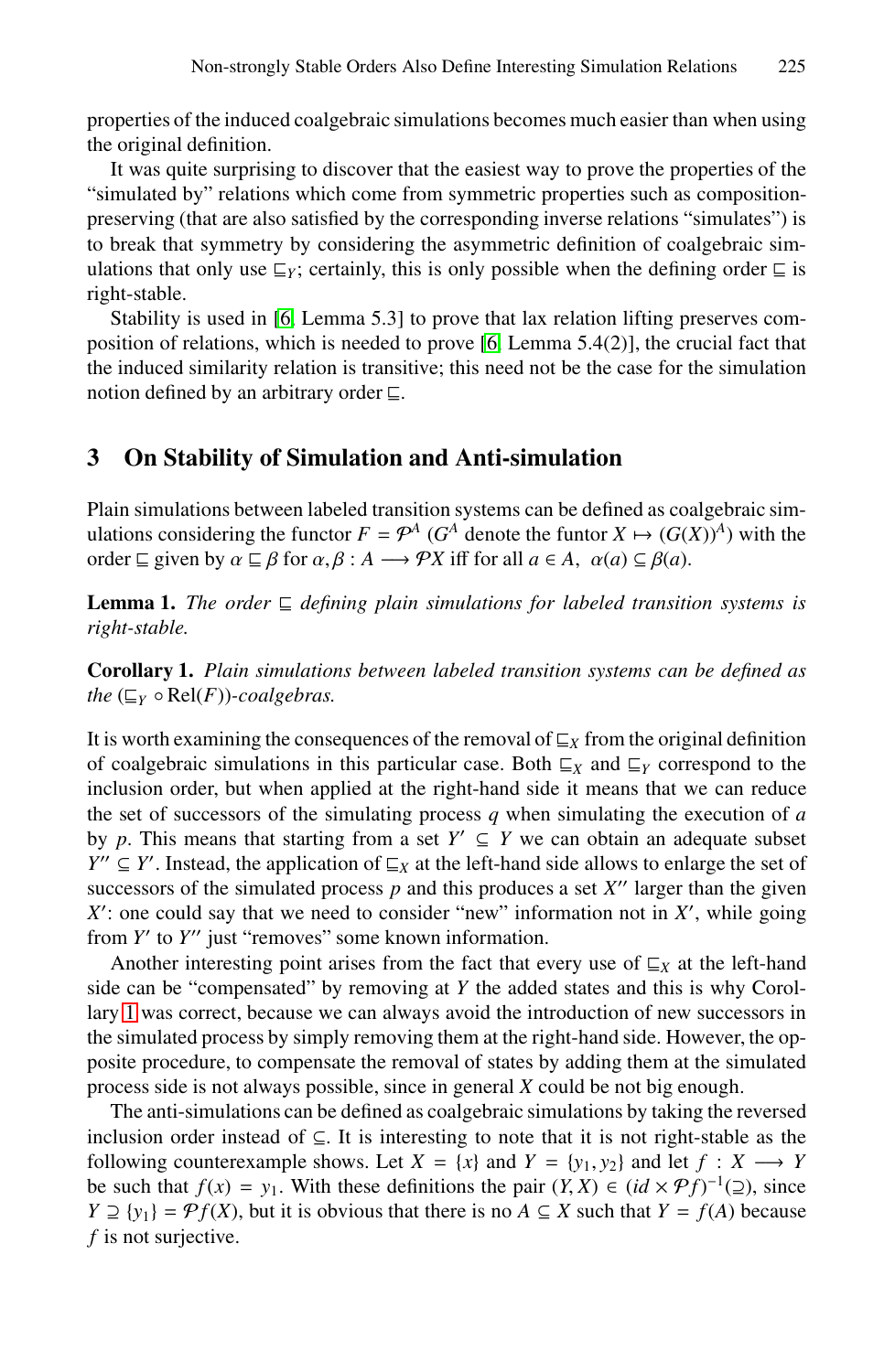However, the order defining anti-simulations is stable as a consequence of the following general result.

**Lemma 2.** *F* with an order  $\subseteq$  is stable iff it is stable with the order  $\subseteq^{op}$ .

*Proof.* It is shown in [6, Lemma 4.2(4)] that  $\text{Rel}_{\mathbb{Z}^{\text{op}}}(F)(R) = (\text{Rel}_{\mathbb{Z}}(F)(R^{\text{op}}))^{op}$ . Then, on the one hand,

$$
(Ff \times Fg)^{-1}(\text{Rel}_{\sqsubseteq^{op}}(F)(R)) = (Ff \times Fg)^{-1}(\text{Rel}_{\sqsubseteq}(F)(R^{op}))^{op}
$$

$$
= ((Fg \times Ff)^{-1}\text{Rel}_{\sqsubseteq}(F)(R^{op}))^{op},
$$

and on the other hand,

$$
Rel_{\sqsubseteq^{op}}(F)((f \times g)^{-1}(R)) = (Rel_{\sqsubseteq}(F)((f \times g)^{-1}(R))^{op})^{op}
$$
  
= 
$$
(Rel_{\sqsubseteq}(F)((g \times f)^{-1}(R^{op})))^{op}.
$$

Since  $R^{op} ⊆ Y \times X$  is a relation whenever  $R ⊆ X \times Y$  is so, and  $f$ ,  $g$ , and  $R$  are arbitrary, we have shown that

$$
Rel_{\sqsubseteq}(F)((f \times g)^{-1}(R)) = (Ff \times Fg)^{-1}(Rel_{\sqsubseteq}(F)(R))
$$

if and only if

$$
\text{Rel}_{\sqsubseteq^{op}}(F)((f \times g)^{-1}(R)) = (Ff \times Fg)^{-1}(\text{Rel}_{\sqsubseteq^{op}}(F)(R)),
$$

and therefore *F* is stable for  $\sqsubseteq$  iff it is stable for  $\sqsubseteq$ *op*.

**Corollary 2.** The order  $\mathbb{E}^{op}$  defining anti-simulations for transition systems as coalge*[br](#page-1-0)aic simulations is stable.*

One could conclude from the observation above that there is indeed a natural argument supporting plain similarity as a "right" coalgebraic similarity, definable by a right-stable order. This criterion could be adopted to define right coalgebraic simulations, which plain similarity would satisfy while the opposite relation "is simulated by" would not. However, we immediately noticed that we could define "left-stable" orders by interchanging the roles of *F f* and *id* in the definition of right-stable order, obtaining the inverse inclusion in (1).

**Definition 2.** We will say that a functor  $F$  with order  $\subseteq$  is **left-stable** if, for every func*tion*  $f: X \longrightarrow Y$ *, we have* 

$$
(Ff \times id)^{-1} \sqsubseteq_Y \subseteq \coprod_{id \times Ff} \sqsubseteq_X.
$$
 (5)

It is inmediate to check that an order  $\subseteq$  is left-stable iff the inverse order  $\subseteq^{op}$  is rightstable. Moreover, left-stable orders have the same structural properties that right-stable ones so that, in particular, they are also stable and hence composition-preserving. But in this case it would be the inverse simulations, corresponding to the "is simulated by" notion, that would be natural instead of plain simulations. As a conclusion, we could use right or left-stability as a criterion to choose a natural direction for the simulation order. But the important fact in both cases is that the simplified asymmetric definitions (using either  $\sqsubseteq_X$  or  $\sqsubseteq_Y$ ) of coalgebraic simulations are much easier to handle than the symmetric original definition (where both  $\mathbb{Z}_X$  and  $\mathbb{Z}_Y$  have to be used).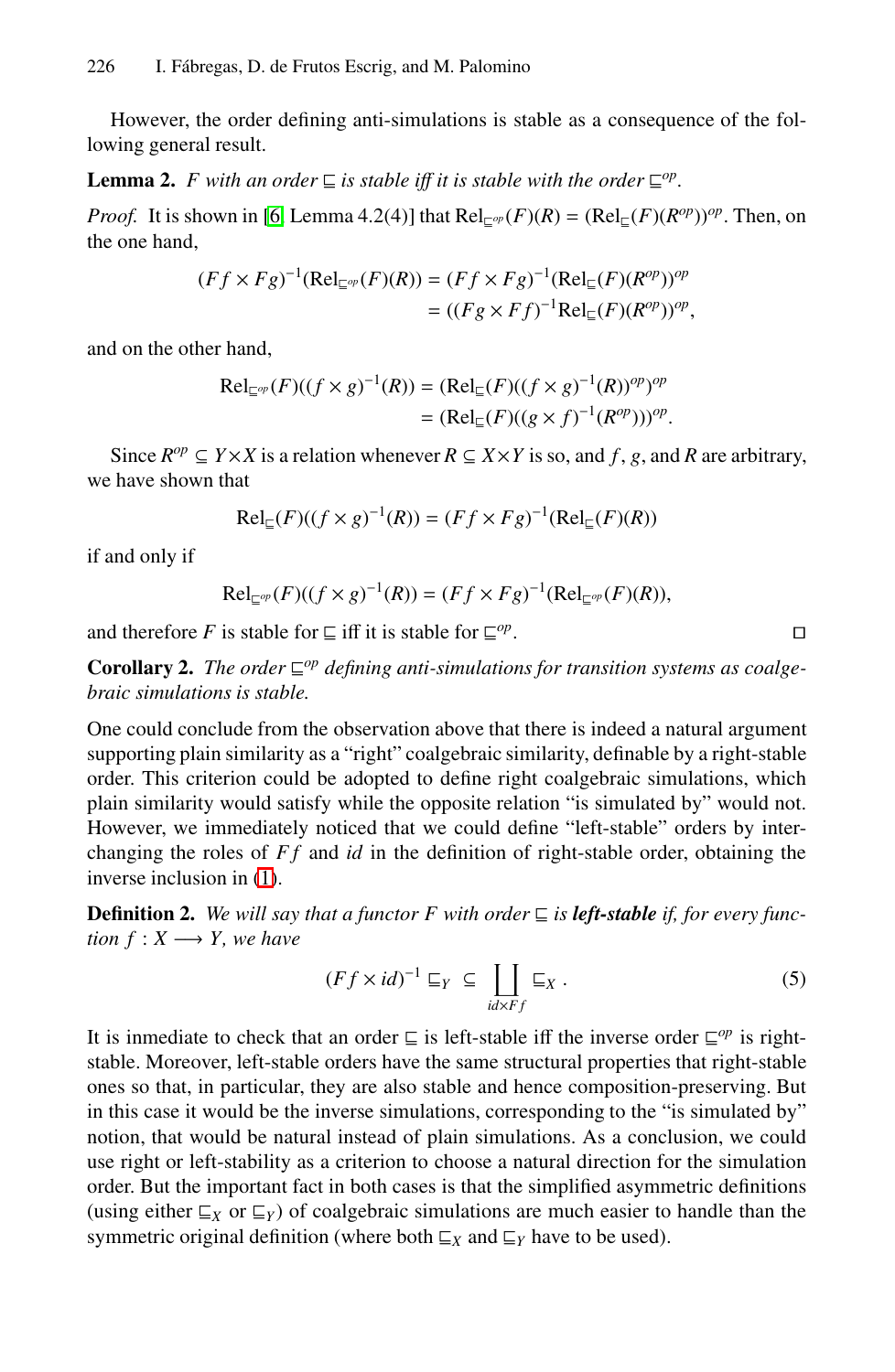# **4 Covariant-Contravariant Simulations and Conformance Simulations**

Covariant-contravariant simulations are defined by combining the conditions "to simulate" and "be simulated by", using a partition of the alphabet of actions of the compared labeled transition systems.

**Definition 3.** *Given c* :  $X \longrightarrow \mathcal{P}(X)^{Act}$  *and d* :  $Y \longrightarrow \mathcal{P}(Y)^{Act}$  *labeled transition systems for the alphabet Act, and* {*Act<sup>r</sup>* , *Act<sup>l</sup>* , *Actbi*} *a partition of this alphabet, a* (*Act<sup>r</sup>* , *Act<sup>l</sup>* ) *simulation between c and d is a relation*  $S \subseteq X \times Y$  *such that for every*  $(x, y) \in S$  *we have:*

 $\rightarrow$  *for all a* ∈ *Act<sup>r</sup>* ∪ *Act<sup>bi</sup> and all x*  $\stackrel{a}{\longrightarrow}$  *x' there exists y*  $\stackrel{a}{\longrightarrow}$  *y' with* (*x'*, *y'*) ∈ *S*.  $\rightarrow$  *for all a* ∈ *Act<sup>l</sup>* ∪ *Act<sup>bi</sup>*, *and all*  $y \xrightarrow{a} y'$  *there exists*  $x \xrightarrow{a} x'$  *with*  $(x', y') \in S$ .

*We write*  $x_{Act}$   $S_{Act}$  *y, and say that x is (Act<sup>r</sup>, Act<sup>l</sup>)-simulated by y, if and only if there exists some* (*Act<sup>r</sup>* , *Act<sup>l</sup>* )*-simulation S with xS y.*

<span id="page-6-0"></span>A very interesting application of this kind of simulations is related with the definition of adequate simulation notions for input/output (I/O) automata [10]. The classic approach to simulations is based on the definition of semantics for reactive systems, where all the actions of the processes correspond to input actions that the user must trigger. Instead, whenever we have explicit output actions the situation is the opposite: it is the system that produces the actions and the user who is forced to accept the produced output. Then, it is natural to conclude that in the simulation framework we have to dualize the simulation condition when considering output actions, and this is exactly what our anti-simulation relations do.

Covariant-contravariant simulations can be easily obtained as coalgebraic simulations, as the following proposition proves.

**Proposition 1.** (*Act<sup>r</sup>* , *Act<sup>l</sup>* )*-simulations can be defined as the coalgebraic simulations for the functor F =*  $\mathcal{P}^\mathrm{Act}$  *with functorial order*  $_{Act'}\sqsubseteq_{Act'}$  *where, for each set X and*  $\alpha,\alpha'$  *:*  $Act \longrightarrow \mathcal{P}(X)$ , we have  $\alpha_{Act'} \sqsubseteq_{Act'} \alpha'$  if:

- **–** *for all a* ∈ *Act<sup>r</sup>* ∪ *Actbi*, α(*a*) ⊆ α (*a*)*, and*
- **–** *for all a* ∈ *Act<sup>l</sup>* ∪ *Actbi*, α(*a*) ⊇ α (*a*)*.*

*Note that in particular we have*  $\alpha(a) = \alpha'(a)$  *for all*  $a \in \text{Act}^{bi}$ .

*Proof.* Intuitively, using the order  $_{Acr} \sqsubseteq_{Acr}$  on the left-hand side of Rel<sub> $\sqsubseteq$ </sub>(*F*)(*R*) allows us to remove *a'*-transitions when  $a' \in Act^l$ , whereas using it on the right-hand side of  $\text{Rel}_{\sqsubseteq}(F)(R)$  allows us to remove *a*-transitions when  $a \in Act^r$ .

Let us suppose that we have a classic covariant-contravariant simulation  $_{Act}S_{Act}$ between labeled transition systems  $c: P \longrightarrow \mathcal{P}(P)^{Act}$  and  $d: Q \longrightarrow \mathcal{P}(Q)^{Act}$  defined by  $c(p)(a) = \{p' \mid p \stackrel{a}{\longrightarrow} p'\}$  and  $d(q)(a) = \{q' \mid q \stackrel{a}{\longrightarrow} q'\}$ . We must show that if  $p_{\text{A}cr}$   $S_{\text{A}cr}$ then there exist  $p^*$  and  $q^*$  such that

$$
c(p)_{Act'}\sqsubseteq_{Act'} p^*Rel(P^{Act})(_{Act'}\mathcal{S}_{Act'})q^*_{Act'}\sqsubseteq_{Act'}d(q).
$$
 (6)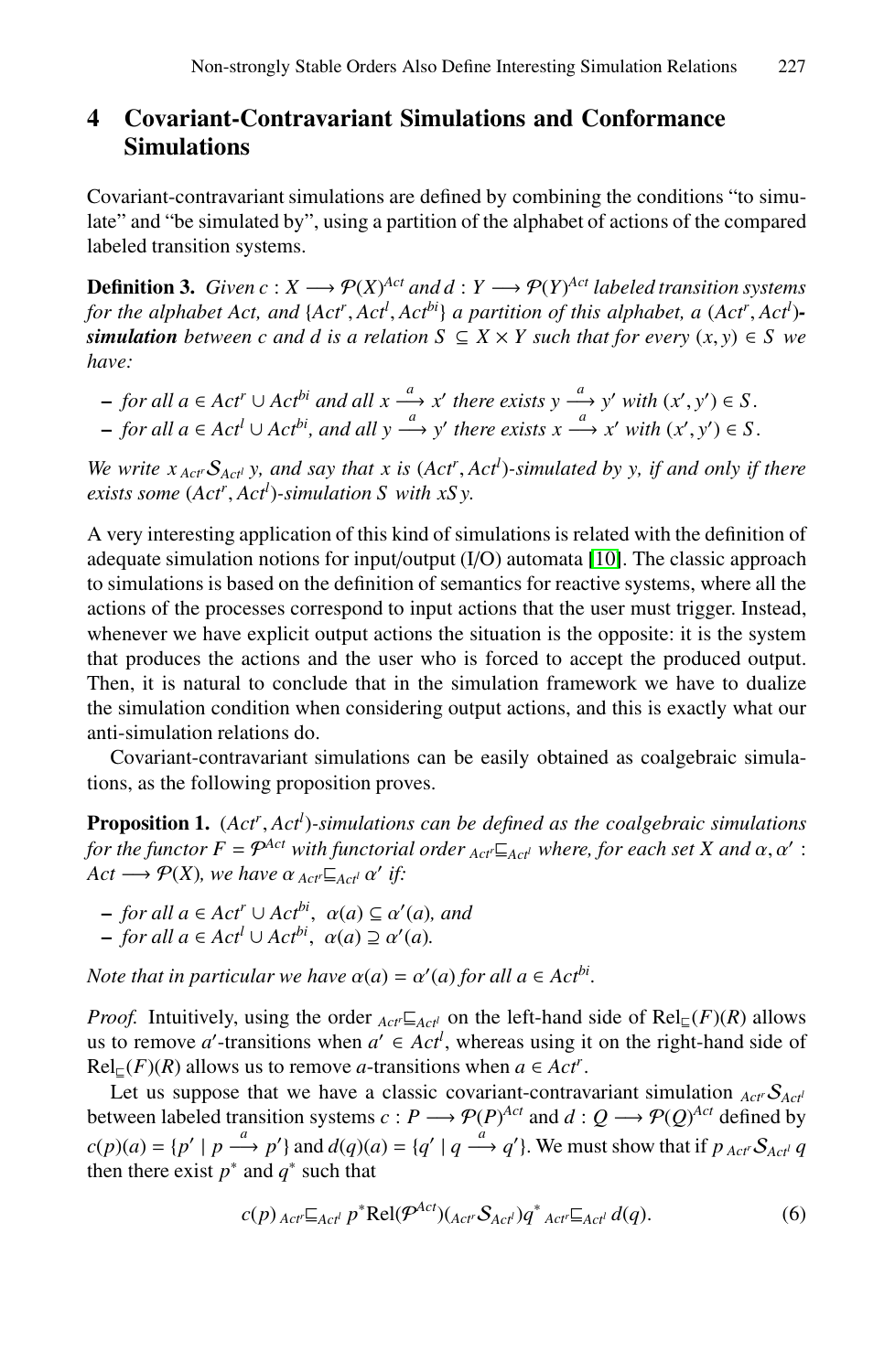We define *p*<sup>∗</sup> and *q*<sup>∗</sup> as follows:

- $p^*$  has the same transitions as  $c(p)$ , except for those transitions  $p \stackrel{a'}{\longrightarrow} p'$  with  $a' \in \text{Act}^l$  such that there is no *q'* with  $q \xrightarrow{a'} q'$  and  $p'_{\text{Act}^r} S_{\text{Act}^l} q'$ .
- $q^*$  has the same transitions as  $d(q)$ , except for those transitions  $q \stackrel{a}{\longrightarrow} q'$  with  $a \in$ *Act<sup><i>r*</sup> such that there is no *p'* with  $p \xrightarrow{a} p'$  and  $p'_{Acr}S_{Acr}q'.$

It is immediate from these definitions that  $c(p)$   $_{Act'}\sqsubseteq_{Act'} p^*$  and  $q^*$   $_{Act'}\sqsubseteq_{Act'} d(q)$ , so we are left with checking that  $p^*Rel(P^{Act})q^*$ .

Let  $p' \in p^*(a)$  with  $a \in \text{Act}^r$ . By construction of  $p^*$ , since we have not dropped any *a*-transitions from  $p^*$ ,  $p \xrightarrow{a} p'$ . Using the fact that  $_{Acr} S_{Acr}$  is a classic covariantcontravariant simulation, there exists *q*' such that  $q \stackrel{a}{\longrightarrow} q'$  with  $p'_{Act'}S_{Act'}q'$ , and, again by construction,  $q' \in q^*(a)$  because there is some  $p \stackrel{a}{\longrightarrow} p'$  with  $p'_{\text{Acr}} S_{\text{Acr}} q'$ . Similarly, if  $p' \in p^*(a)$  with  $a' \in \text{Act}^l$ , by construction of  $p^*$  there must exist some  $q'$  such that  $q \stackrel{a'}{\longrightarrow} q'$  with  $p'_{Act'}S_{Act'}q'$ . Again, since we have not removed any *a*'-transitions from *d*(*q*) in *q*<sup>∗</sup>, it must be true that *q*' ∈ *q*<sup>∗</sup>(*a*). Finally, if *p*' ∈ *p*<sup>∗</sup>(*a*) with *a* ∈ *Act*<sup>*bi*</sup> we have that  $p \stackrel{a}{\longrightarrow} p'$  and hence there exists *q'* such that  $q \stackrel{a}{\longrightarrow} q'$  with  $p'_{Act'}S_{Act'}q'$ , but also *q*' ∈  $q^*(a)$ .

The argument that shows that for every  $q' \in q^*(a)$  there exists some  $p' \in p^*(a)$  with  $p'$ <sub>*Act<sup>r</sup>S<sub>Act<sup>l</sup></sub> q*' is analogous.</sub>

We show now the other implication, that a coalgebraic covariant-contravariant simulation is a classic one. In this case we start from coalgebras *c* and *d* that satisfy relation (6) whenever  $p_{Act'}S_{Act'}q$ .

If  $p \xrightarrow{a} p'$  for  $a \in Act^r$ , then  $p' \in p^*(a)$  because  $c(p)_{Act} \sqsubseteq_{Act^l} p^*$  and, since  $p^*Rel(\mathcal{P}^{Act})$ (*Actr* $\mathcal{S}_{Act}$ *)q*<sup>∗</sup>, there is some  $q' \in q^*(a)$  with  $p'_{Act'}\mathcal{S}_{Act'}$  *q'*. Again, the definition of  $_{Act'}\equiv_{Act'}$  ensures that  $q^*(a) \subseteq d(q)(a)$  and hence  $q \stackrel{a}{\longrightarrow} q'$  as required. Similarly, if  $q \stackrel{a'}{\longrightarrow} q'$  $q \stackrel{a'}{\longrightarrow} q'$  for  $a' \in Act^l$ , then  $q' \in q^*(a)$  because  $q^*|_{Act'} \sqsubseteq_{Act'} d(q)$  and thus, as in the previous case, there exists  $p' \in p^*(a)$  with  $p'_{Act'}S_{Act'}q'$  and  $p \stackrel{a'}{\longrightarrow} p'$ . Finally if  $p \stackrel{a}{\longrightarrow} p'$  for *a* ∈ *Act<sup>bi</sup>* (resp. *q*  $\stackrel{a}{\longrightarrow} q'$ ), again by the definition of  $_{Acr}$  ∈  $_{Acr}$  we have  $p' \in p^*(a)$  (resp. *q* ∈ *q*<sup>∗</sup>(*a*)) and, from *p*<sup>∗</sup>Rel( $P^{Act}$ )( $_{Acr}$ , $S_{Acr}$ )*q*<sup>\*</sup>, it follows that there exists *q*' ∈ *q*<sup>\*</sup>(*a*) (resp.  $p' \in p^*(a)$ ) such that  $p'_{Acr}S_{Acr}$  *q*'; by the definition of  $_{Acr} \sqsubseteq_{Acr} q$ ,  $q \longrightarrow q'$  (resp.  $p \stackrel{a}{\longrightarrow} p'$ ).  $\Box$ 

The other new kind of simulations in which we are interested is that of conformance simulations, where the conformance relation in [9,12] meets the simulation world in a nice way. In the definition below we will write  $p \stackrel{a}{\longrightarrow}$  if  $p \stackrel{a}{\longrightarrow} p'$  for some p'.

**Definition 4.** *Given*  $c: X \longrightarrow \mathcal{P}(X)^A$  *and*  $d: Y \longrightarrow \mathcal{P}(Y)^A$  *two labeled transition systems for the alphabet A, a conformance simulation between them is a relation*  $R \subseteq$  $X \times Y$  such that whenever pRq, then:

- *– For all a* ∈ *A*, *if p*  $\stackrel{a}{\longrightarrow}$  *we must also have q*  $\stackrel{a}{\longrightarrow}$  *(this means, using the usual notation for process algebras, that*  $I(p) \subseteq I(q)$ *).*
- $\rightarrow$  *For all a* ∈ *A such that*  $q \xrightarrow{a} q'$  *and*  $p \xrightarrow{a}$ *, there exists some p' with*  $p \xrightarrow{a} p'$  *and p Rq .*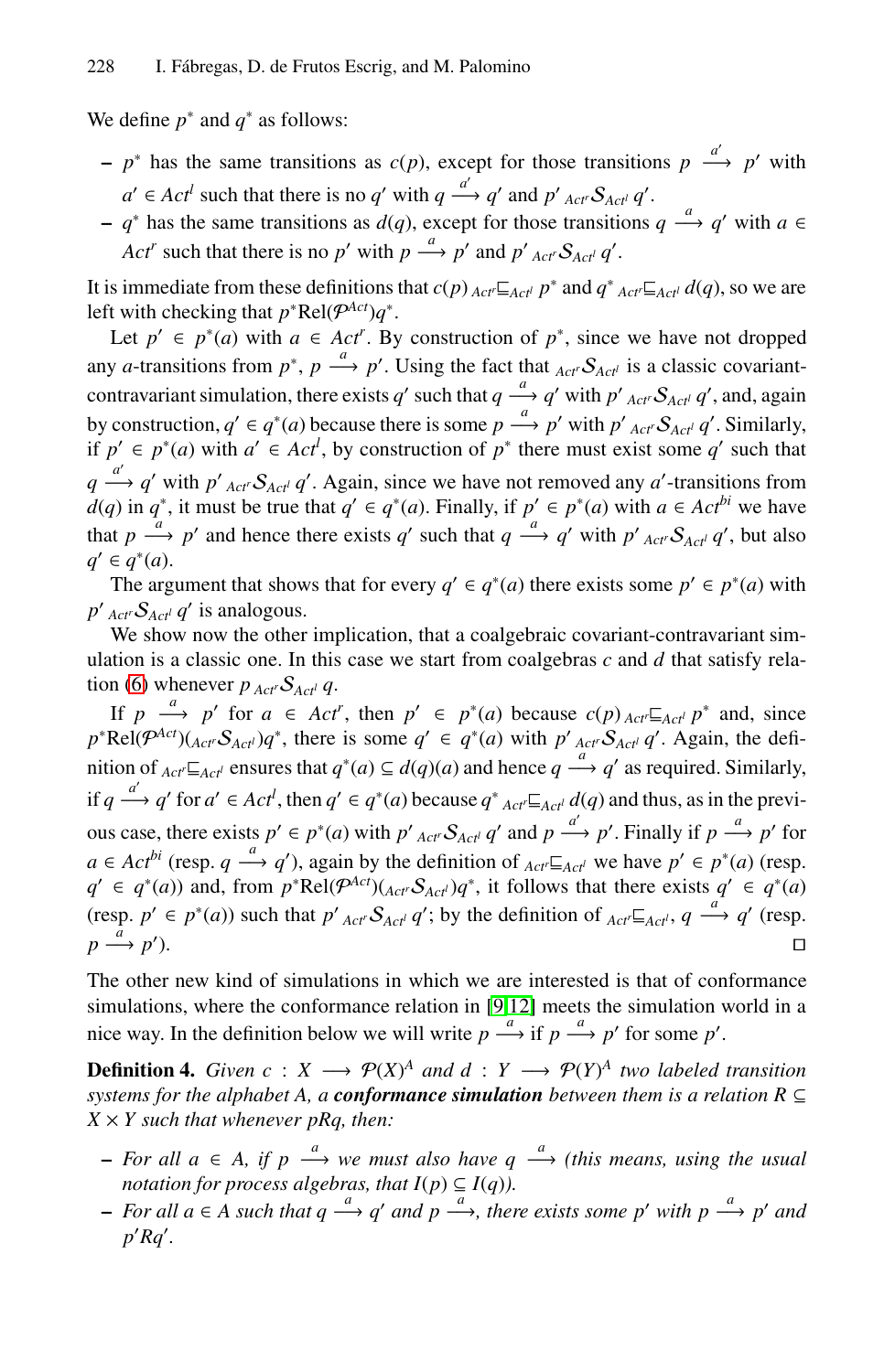Conformance simulations allow the extension of the set of actions offered by a process, so that in particular we will have  $a < a + b$ , but they also consider that a process can be "improved" by reducing the nondeterminism in it, so that  $ap + aq < ap$ . In this way we have again a kind of covariant-contravariant simulation, not driven by the alphabet of actions executed by the processes but by their nondeterminism.

Once again, conformance simulations can be defined as coalgebraic simulations taking the adequate order on the functor defining labeled transition systems.

**Proposition 2.** *Conformance simulations can be obtained as the coalgebraic simula* $t$  *tions for the order*  $\subseteq^{\text{Conf}}$  *on the functor*  $\mathcal{P}^A$ *, where for any set X we have u*  $\subseteq^{\text{Conf}}_{X}$  *v if for*  $every u, v: A \longrightarrow PX$  and  $a \in A$ .

**–** *either u*(*a*) = ∅*, or*  $- u(a) \supseteq v(a)$  *and*  $v(a) \neq \emptyset$ *.* 

*Proof.* Let us first prove that  $\mathbb{E}_X^{Conf}$  is indeed an order. It is clear that the only not immediate property is transitivity. To check it, let us take  $u \sqsubseteq_{X}^{Conf} v \sqsubseteq_{Y}^{Conf} w$ : if  $u(a) = \emptyset$  we are done; otherwise, we have  $u(a) \supseteq v(a)$  and  $v(a) \neq \emptyset$ , so that we also have  $v(a) \supseteq w(a)$ and  $w(a) \neq \emptyset$ , obtaining  $u(a) \supseteq w(a)$  and  $w(a) \neq \emptyset$ .

<span id="page-8-0"></span>Now, we can interpret that using the order  $\subseteq^{Conf}$  on the left-hand side of  $Rel_{\subseteq}(F)(R)$ allows us to remove all *a*-transitions except for the last one, whereas using it on the right-hand side allows us to remove all *b*-transitions for  $b \in B$ , where *B* is any set of actions. But again, as in the proof of Proposition 1, we can compensate these additions with the corresponding removals at the other side and the proof follows in an analogous way.  $\Box$ 

Next we check that the order  $_{Acr} \sqsubseteq_{Acr}$  defining covariant-contravariant simulations is stable.

**Lemma 3.** *Given a partition* { $Act^r$ , $Act^l$ , $Act^{bi}$ } *of Act the order*  $_{Act'}\sqsubseteq_{Act'}$  *for the functor* P*Act defining covariant-contravariant simulations for transition systems is stable.*

*Proof.* It is clear that the order  $_{Acr} \sqsubseteq_{Acr}$  can be obtained as the product of a family of orders  $\sqsubseteq^a$  for the functor  $\mathcal{P}$ , with  $a \in Act$ . This is indeed the case taking  $\sqsubseteq^a_X = \sqsubseteq_X$  for  $a \in Act^r$ ,  $\Xi_X^a = \Sigma_X$  for  $a \in Act^l$  and  $\Xi_X^a = \Xi_X$  for  $a \in Act^{bi}$ . Then it is easy to see that to obtain that  $_{Acr} =_{Acr}$  is stable it is enough to prove that each of the orders  $\subseteq^a$  is stable.

This latter requirement is strai[gh](#page-8-0)tforward because, for  $a \in \text{Act}^r$ ,  $\sqsubseteq^a$  is right-stable; for  $a \in \text{Act}^l$  the order  $\subseteq^a$  is left-stable; and for  $a \in \text{Act}^{bi}$ ,  $\subseteq^a$  is the equality relation, which is both right and left-stable, for every functor *F*.

Certainly, the order defining covariant-contravariant simulations is not right-stable nor left-stable, but in the proof above we have used the power of these two properties thanks to the fact that the order  $_{Acr} \sqsubseteq_{Acr}$  can be factorised as the product of a family of orders that are either right-stable or left-stable. Then we can obtain the following sequence of general definitions and results, from which Lemma 3 could be obtained as a simple particular case.<sup>3</sup>

<sup>&</sup>lt;sup>3</sup> Instead of removing the above, we have preferred to maintain the sequence of results in the order in which we got them, starting with our motivating example.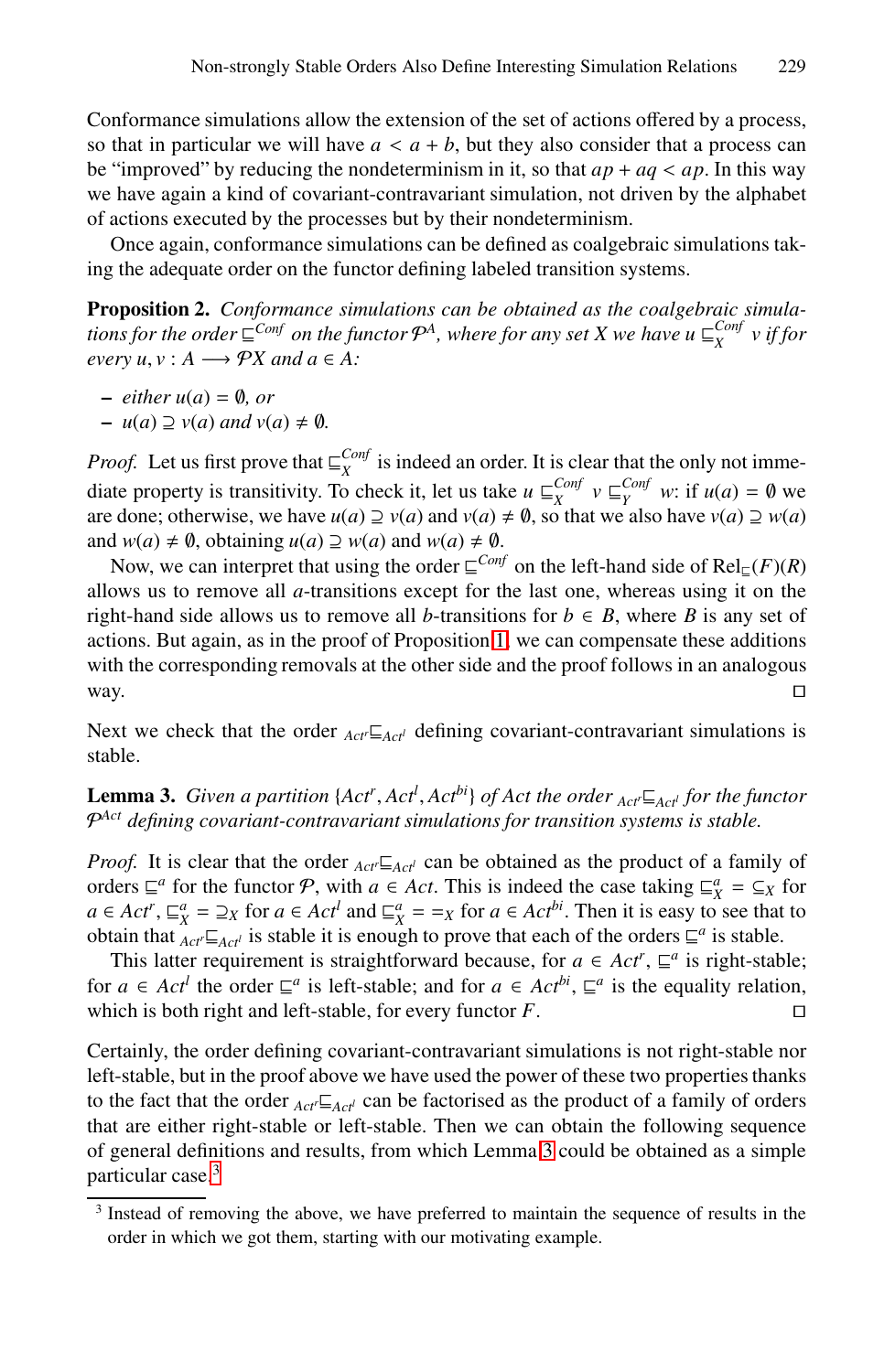**Definition 5.** We say that an order  $\subseteq$  on a functor  $F^A$  is **action-distributive** if there is a  $f$ *amily of orders*  $\sqsubseteq^a$  *on F such that* 

$$
f \sqsubseteq g \iff f(a) \sqsubseteq^a g(a)
$$
 for all  $a \in A$ .

*Whenever*  $\subseteq$  *can be distributed in this way we will write*  $\subseteq$  =  $\prod_{a \in A} \subseteq^a$ *.* 

**Definition 6.** We say that an action-distributive order  $\subseteq$  on  $F^A$  is **side stable** if for the  $decomposition \sqsubseteq = \prod_{a \in A} \sqsubseteq^a we have that each order \sqsubseteq^a is either right-stable or left$ *stable.*

<span id="page-9-1"></span>By separating the right-stable and the left-stable components we obtain  $\sqsubseteq$  =  $\sqsubseteq^l \times \sqsubseteq^r$ , *where*  $A^r$  (resp.  $A^l$ ) collects the set of arguments<sup>4</sup>  $a \in A$  with  $\sqsubseteq^a$  right-stable (resp. leftstable). We extend  $\subseteq$ <sup>*l*</sup> and  $\subseteq$ <sup>*r*</sup> to obtain a pair of orders on  $F^A$ ,  $\subseteq$ <sup>*l*</sup> and  $\subseteq$ <sup>*r*</sup>, defined by:

$$
- f \sqsubseteq^{\bar{r}} g \iff f(a) \sqsubseteq^a g(a) \text{ for all } a \in A^r \text{ and } f(a) = g(a) \text{ for all } a \in A^l.
$$
  

$$
- f \sqsubseteq^{\bar{l}} g \iff f(a) \sqsubseteq^a g(a) \text{ for all } a \in A^l \text{ and } f(a) = g(a) \text{ for all } a \in A^r.
$$

**Proposition 3.** The order  $\subseteq^{\bar{l}}$  is left-stable, while  $\subseteq^{\bar{r}}$  is right-stable. We have  $\subseteq = (\subseteq^{\bar{l}} \circ \sqsubseteq^{\bar{r}})$  $= (\bar{\sqsubseteq}^{\bar{r}} \circ \bar{\sqsubseteq}^{\bar{l}}),$  and therefore we also have  $\sqsubseteq = (\bar{\sqsubseteq}^{\bar{l}} \cup \bar{\sqsubseteq}^{\bar{r}})^*$ .

**Proposition 4.** For any side stable order  $\subseteq$  on  $F^A$ , if we have a decomposition  $\subseteq$  =  $\subseteq$ <sup>*l*</sup>  $\times$   $\subseteq$ <sup>*r*</sup> based on a partition of A into a set of right-stable components A<sup>*r*</sup> and another set of left-stable components  $A^l$ , then we can obtain the coalgebraic simulations for  $\sqsubseteq$ *as the*  $(\sqsubseteq^{\bar{r}}_Y \circ Rel(F) \circ \sqsubseteq^{\bar{l}}_X)$ *-coalgebras.* 

*Proof.* By definition,  $\text{Rel}_{\mathbb{E}}(F)(R) = \mathbb{E}_Y \circ \text{Rel}(F)(R) \circ \mathbb{E}_X$ . Since  $\mathbb{E} = (\mathbb{E}^T \circ \mathbb{E}^{\bar{I}}) =$  $(\sqsubseteq^{\bar{l}} \circ \sqsubseteq^{\bar{r}})$ , we have:

$$
\begin{aligned}\n\Xi_Y \circ \text{Rel}(F)(R) \circ \Xi_X &= (\Xi_Y^{\bar{I}} \circ \Xi_Y^{\bar{r}}) \circ \text{Rel}(F)(R) \circ (\Xi_X^{\bar{r}} \circ \Xi_X^{\bar{I}}) \\
&= \Xi_Y^{\bar{I}} \circ (\Xi_Y^{\bar{r}} \circ \text{Rel}(F)(R) \circ \Xi_X^{\bar{r}}) \circ \Xi_X^{\bar{I}} \\
&= (\Xi_Y^{\bar{I}} \circ \Xi_Y^{\bar{r}}) \circ \text{Rel}(F)(R) \circ \Xi_X^{\bar{I}} \qquad \text{(by right-stability of } \Xi^{\bar{r}}) \\
&= \Xi_Y^{\bar{r}} \circ (\Xi_Y^{\bar{I}} \circ \text{Rel}(F)(R) \circ \Xi_X^{\bar{I}}) \qquad \text{(since } \Xi^{\bar{r}} \text{ and } \Xi^{\bar{I}} \text{ commute}) \\
&= \Xi_Y^{\bar{r}} \circ \text{Rel}(F)(R) \circ \Xi_X^{\bar{I}} \qquad \text{(by left-stability of } \Xi^{\bar{I}})\n\end{aligned}
$$

<span id="page-9-0"></span>The characterization above still requires the use of the order on both sides of the  $Rel(F)(R)$  operator. However, the fact that  $\overline{\mathbb{L}}_Y^{\overline{r}}$  (resp.  $\overline{\mathbb{L}}_X^{\overline{l}}$ ) is right-stable (resp. left-stable) makes the application of this decomposition as simple as when coping with either a right or left-stable order.

**Proposition 5.** *If*  $\sqsubseteq$  =  $\prod_{a \in A} \sqsubseteq^a$  *and*  $\sqsubseteq^a$  *is stable for all*  $a \in A$ *, then*  $\sqsubseteq$  *is stable.* 

<sup>&</sup>lt;sup>4</sup> We have assumed here a partition  $\{A^l, A^r\}$  of the set *A* into two sets of right-stable and leftstable components. Obviously, if there were some arguments  $a \in A$  on which  $\subseteq^a$  is both right-stable and left-stable then the decomposition would not be unique, but the result would be valid for any such decomposition.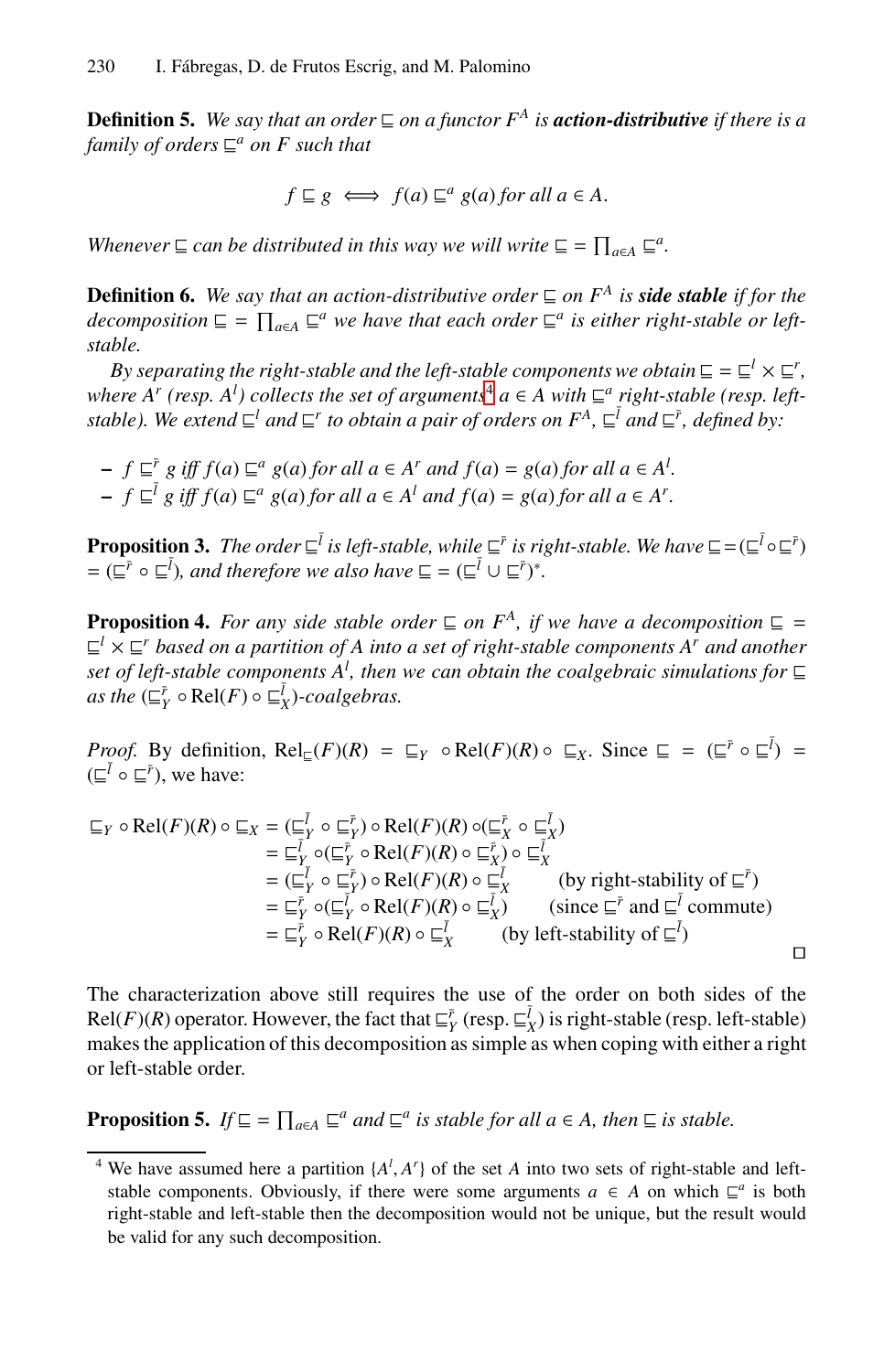*Proof.* The result follows from the following chain of implications:

$$
(u, v) \in (Ff \times Fg)^{-1}Rel_{\sqsubseteq}(F)(R)
$$
  
\n
$$
\iff Ff(u) \sqsubseteq z'Rel(F)(R)w' \sqsubseteq Fg(v)
$$
  
\n
$$
\iff Ff(u)(a) \sqsubseteq^a z'(a)Rel(F^a)(R)w'(a) \sqsubseteq^a Fg(v)(a), \text{ for all } a
$$
  
\n
$$
\iff (u(a), v(a)) \in (Ff \times Fg)^{-1}Rel_{\sqsubseteq^a}(F)(R), \text{ for all } a
$$
  
\n
$$
\iff u(a) \sqsubseteq^a x'(a)Rel(F)((f \times g)^{-1}R)y'(a) \sqsubseteq^a v(a), \text{ for all } a
$$
  
\n
$$
\iff (u, v) \in Rel_{\sqsubseteq}(F)((f \times g)^{-1}R)
$$

**Corollary 3.** *Any side stable order is stable.*

**Corollary 4.** The order  $_{Act}$ <sup> $\sqsubseteq$ </sup> $_{Act}$ <sup>*l*</sup> defining covariant-contravariant simulations is side *stable and therefore it is stable too.*

Next we consider the case of conformance simulations, for which we can obtain similar results to those proved for covariant-contravariant simulations.

**Lemma 4.** The order  $\subseteq^{\text{Conf}}$  defining conformance simulations for transition systems is *stable.*

*Proof.* Let  $R \subseteq Z \times W$  be a relation and  $f : X \longrightarrow Z$ ,  $g : Y \longrightarrow W$  arbitrary functions. If  $(u, v) \in (\mathcal{P}^A f \times \mathcal{P}^A g)^{-1}(\text{Rel}_{\subseteq^{\text{Conf}}}(\mathcal{P}^A)(R))$ , then there exist *z* and *w* such that

$$
\mathcal{P}^A f(u) \sqsubseteq^{\text{Conf}} z \text{Rel}(\mathcal{P}^A)(R) w \sqsubseteq^{\text{Conf}} \mathcal{P}^A g(v). \tag{7}
$$

We have to show that  $(u, v) \in \text{Rel}_{\subseteq^{\text{Conf}}}(\mathcal{P}^A)((f \times g)^{-1}(R))$ , that is, there exist *x* and *y* such that

$$
u \sqsubseteq^{Conf} x \text{ Rel}(\mathcal{P}^A)((f \times g)^{-1}(R)) y \sqsubseteq^{Conf} v.
$$

Let us define  $x : A \longrightarrow \mathcal{P}(X)$  by  $x(a) = u(a) \cap f^{-1}(z(a))$  and  $y : A \longrightarrow \mathcal{P}(Y)$  by  $y(a) = g^{-1}(w(a))$ . Then we have:

1.  $u \sqsubseteq^{\text{Conf}} x$ .

If  $u(a) = \emptyset$ , there is nothing to prove. Otherwise, since  $P^A f(u) \sqsubseteq^{\text{Conf}} z$  and  $f(u(a)) \neq$  $\emptyset$ , we have  $f(u(a)) \supseteq z(a) \neq \emptyset$  and hence  $u(a) \supseteq u(a) \cap f^{-1}(z(a)) = x(a) \neq \emptyset$ .

- 2.  $y \sqsubseteq^{\textit{Conf}} v$ .
	- If  $w(a) = \emptyset$ , then  $y(a) = g^{-1}(w(a)) = \emptyset$ . Otherwise, since  $w \sqsubseteq^{\text{Conf}} \mathcal{P}^A g(v)$ , we have *w*(*a*) ⊇ *g*(*v*(*a*)) ≠ **Ø**, so that *v*(*a*) ≠ **Ø** and *y*(*a*) = *g*<sup>-1</sup>(*w*(*a*)) ⊇ *g*<sup>-1</sup>(*g*(*v*(*a*))) ⊇ *v*(*a*).
- 3. *x* Rel $(\overline{P}^A)((f \times g)^{-1}(R))$  *y*.
	- For every *a* ∈ *A* we need to show that *x*(*a*) Rel( $\mathcal{P}$ )((*f* × *g*)<sup>-1</sup>(*R*)) *y*(*a*), which means: (a) for every  $p \in x(a)$  there exists  $q \in y(a)$  such that  $p \left( f \times g \right)^{-1}(R)$   $q$ , that is,  $f(p)Rg(q)$ ; and
	- (b) for every  $q \in y(a)$  there exists  $p \in x(a)$  such that  $p (f \times g)^{-1}(R) q$ , that is, *f*(*p*)*Rg*(*q*).

In the first case, let  $p \in x(a)$ ; by definition of  $x, f(p) \in z(a)$ . Now, from  $z \text{ Rel}(\mathcal{P}^A)(R)$ *w* we obtain that for each  $p' \in z(a)$  there exists  $q' \in w(a)$  such that  $p'Rq'$ . Then, for *f*(*p*) ∈ *z*(*a*) there exists  $q' \text{ ∈ } w(a)$  with  $f(p)Rq'$ ; and by definition of *y*, there exists  $q \in y(a)$  with  $q' = g(q)$  as required.

In the second case, let  $q \in y(a)$  so that  $g(q) \in w(a)$ . Again, from *z* Rel( $\mathcal{P}^{A}(R)$ ) *w* it follows that there is  $p' \in z(a)$  with  $p'Rg(q)$ . Now,  $f(u(a)) \supseteq z(a)$  because  $u \sqsubseteq^{\text{Conf}} z$ , so there exists  $p \in u(a) \cap f^{-1}(z(a))$  with  $f(p) = p'$ , as required. □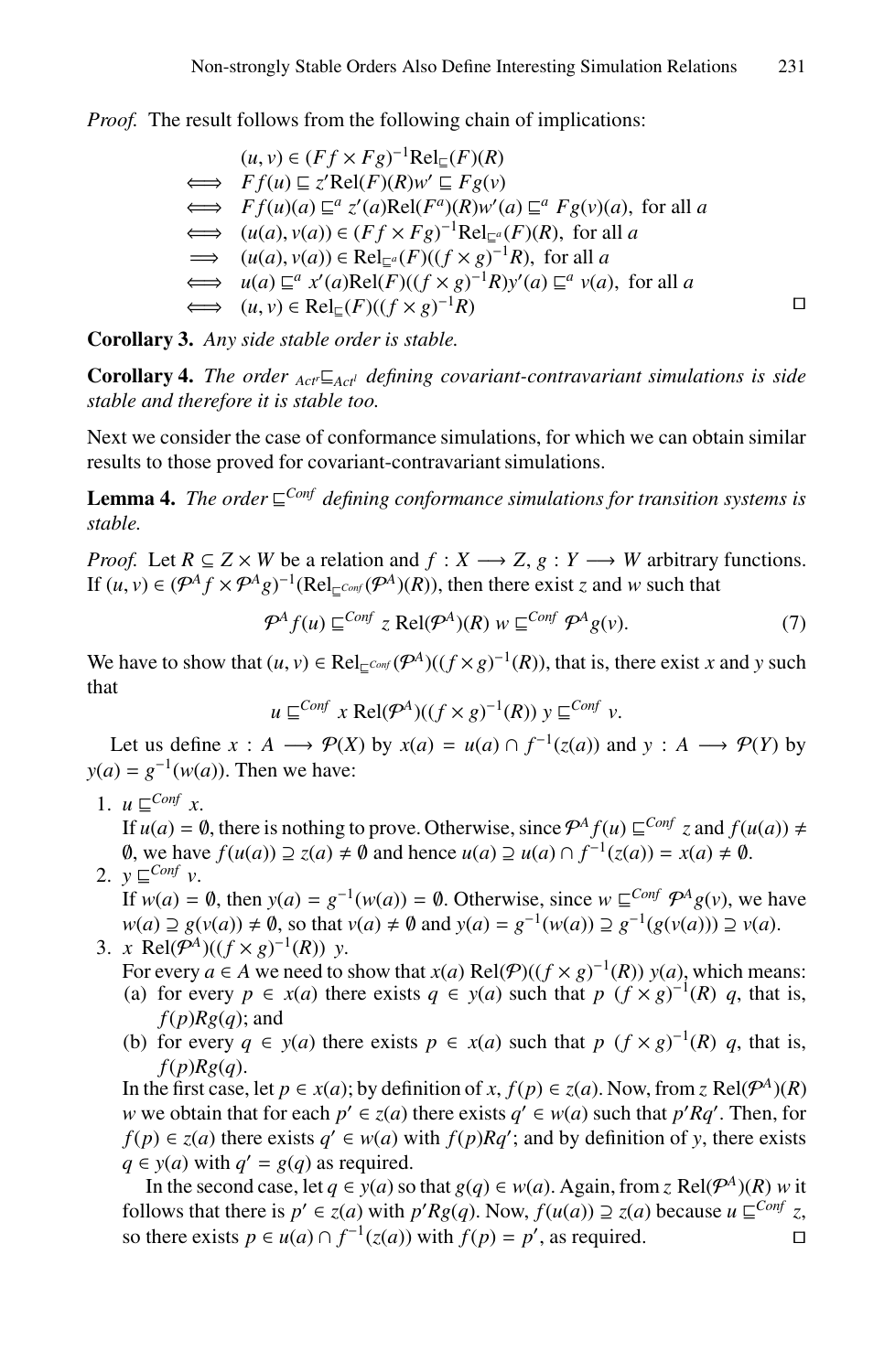As in the case of covariant-contravariant simulations, conformance simulations cannot be defined as coalgebraic simulations using neither a right-stable order nor a left-stable order. But we can find in the arguments above the basis for a decomposition of the involved order  $\subseteq^{Conf}$ , according to the two cases in its definition. Once again  $\subseteq^{Conf}$  is an action-distributive order on  $\overline{P}^A$ , but in order to obtain the adequate decomposition of  $\subseteq^{\text{Conf}}$  now we also need to decompose the component orders  $\subseteq^a$ .

**Definition 7.** We define the conformance orders  $\subseteq^{C-\emptyset}$ ,  $\subseteq^{C\emptyset}$ , and  $\subseteq^{C}$  on the functor  $P$ *by:*

- $x_1 \sqsubseteq^{C0} x_2$  *if*  $x_1 = \emptyset$  *or*  $x_1 = x_2$ *.*
- $x_1 \sqsubseteq^{C \neg \emptyset} x_2 \text{ if } x_1 \supseteq x_2 \text{ and } x_2 \neq \emptyset, \text{ or } x_1 = x_2.$
- $x_1 \sqsubseteq^C x_2$  *if*  $x_1 \sqsubseteq^{C \neg \emptyset} x_2$  *or*  $x_1 \sqsubseteq^{C \emptyset} x_2$ *.*

**Proposition 6.** The two relations  $\subseteq^{\mathbb{C}^0}$  and  $\subseteq^{\mathbb{C}^{-0}}$  commute with each other:

$$
(\sqsubseteq^{C\emptyset}\circ\sqsubseteq^{C\neg\emptyset})=(\sqsubseteq^{C\neg\emptyset}\circ\sqsubseteq^{C\emptyset}),
$$

*from where it follows that*  $(\subseteq^{\mathbb{C}\emptyset} \cup \subseteq^{\mathbb{C}-\emptyset})^* = (\subseteq^{\mathbb{C}\emptyset} \circ \subseteq^{\mathbb{C}-\emptyset}) = (\subseteq^{\mathbb{C}-\emptyset} \circ \subseteq^{\mathbb{C}\emptyset})$ . We also  $have \mathcal{L}^C = (\mathcal{L}^{C0} \circ \mathcal{L}^{C-\emptyset})$ , from where we conclude that  $\mathcal{L}^C$  is indeed an order relation.

*Proof.* Let  $u \in C^0 \circ C^{-0}$  *v*: there is some *w* such that  $u \subseteq C^{-0}$  *w* and  $w \subseteq C^0$  *v*. We need to find *w* such that  $u \subseteq C^0$  *w* and  $w' \subseteq C^{-0}$  *v*. If  $w = \emptyset$  then it must be  $u = \emptyset$  too, and we can take  $w' = v$ ; otherwise, it must be  $v = w$  and we can take  $w' = u$ . The other inclusion is similar.

**Corollary 5.** The order  $\subseteq^{\text{Conf}}$  defining conformance simulations can be decomposed *into*  $\prod_{a \in A} \subseteq^a$  where, for each  $a \in A$ , we have  $\subseteq^a = \subseteq^C$  as defined above. Then,  $\subseteq^{Conf}$  $\prod_{a \in A} (\subseteq^{a, \neg \emptyset} \cup \subseteq^{a, \emptyset})^* = \prod_{a \in A} (\subseteq^{a, \neg \emptyset}) \circ \prod_{a \in A} (\subseteq^{a, \emptyset}) = \prod_{a \in A} (\subseteq^{a, \neg \emptyset}) \circ \prod_{a \in A} (\subseteq^{a, \neg \emptyset})$ *, so that* we obtain  $\subseteq^{\text{Conf}}$  as the composition of a right-stable order and a left-stable order that *commute with each other.*

**Proposition 7.** For any pair of right (resp. left)-stable orders  $\sqsubseteq^1$ ,  $\sqsubseteq^2$  on F, their com*position also defines a right (resp. left)-stable order on F.*

*Proof.* Given  $f: X \longrightarrow Y$  we must show that

$$
(id\times Ff)^{-1}(\sqsubseteq_Y^1\circ\sqsubseteq_Y^2)\subseteq\coprod_{(Ff\times id)}(\sqsubseteq_X^1\circ\sqsubseteq_X^2).
$$

Let us assume that  $(y, x) \in (id \times Ff)^{-1}(\sqsubseteq_Y^1 \circ \sqsubseteq_Y^2)$ , that is,  $y (\sqsubseteq^1 \circ \sqsubseteq^2)$   $y' = Ff(x)$ ; then, there exists  $y'' \in FY$  such that  $y \sqsubseteq_Y^2 y''$  and  $y'' \sqsubseteq_Y^1 y'$ . Graphically,

$$
y \subseteq_{Y}^{2} y'' \subseteq_{Y}^{1} y' \qquad (8)
$$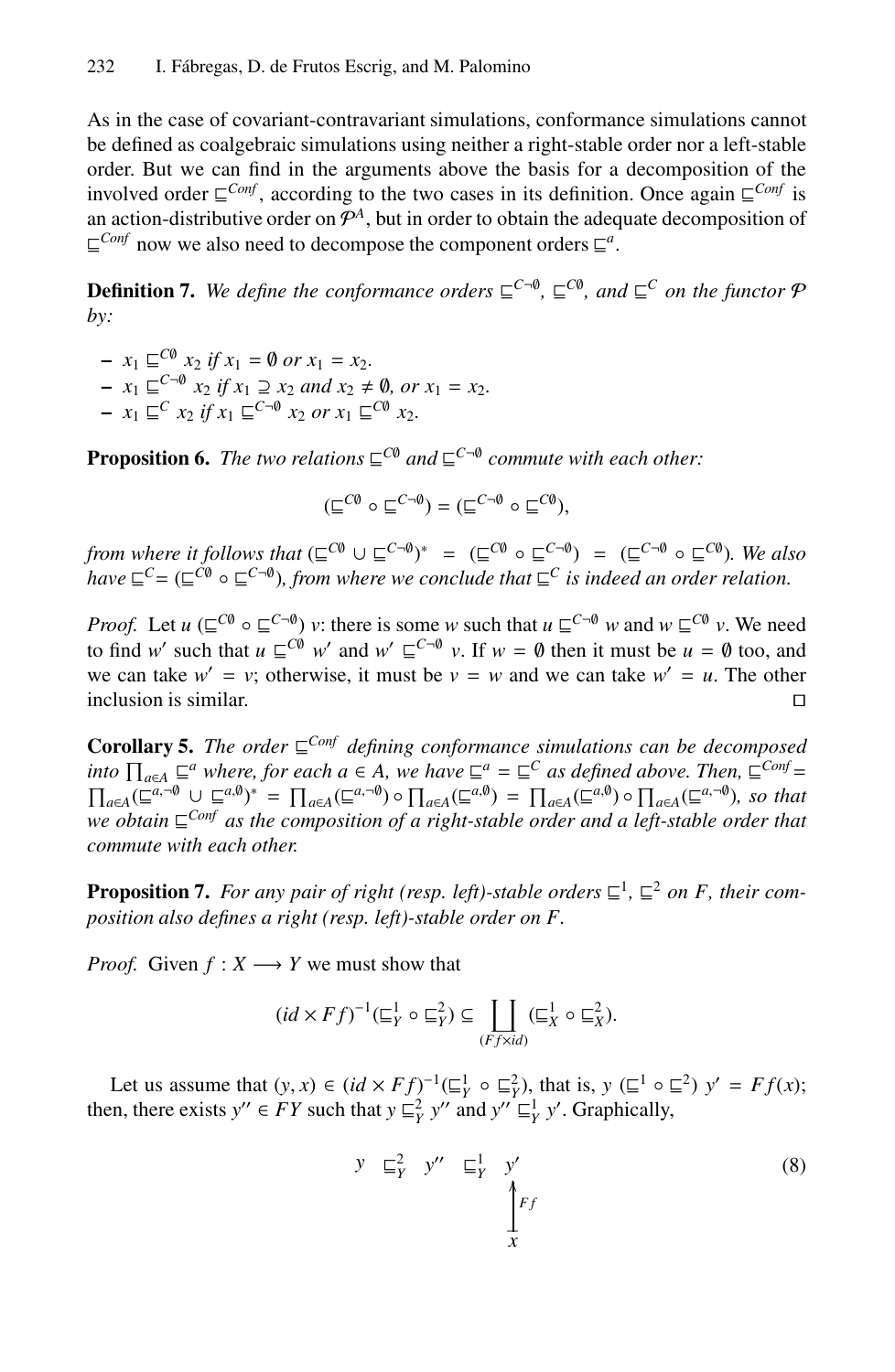<span id="page-12-0"></span>Since  $\sqsubseteq_Y^1$  is right-stable we have that  $(id \times Ff)^{-1} \sqsubseteq_Y^1 \subseteq \coprod_{(Ff \times id)} \sqsubseteq_X^1$ . Hence, there exists  $x'' \in FX$  such that  $Ff(x'') = y''$  and  $x'' \sqsubseteq_X^1 x$ , thus turnin[g](#page-12-0) diagram (8) into the following:

$$
y \subseteq_{Y}^{2} y''
$$
  

$$
\int_{x''}^{F} E_X^1 x
$$
  
(9)

Now, we can apply right-stability of  $\subseteq^2$ : since we have  $(y, x'') \in (id \times Ff)^{-1} \subseteq^2_Y \subseteq$  $\iint_{(F f \times id)} \Xi_X^2$ , there exists *x*′ ∈ *FX* such that  $F f(x') = y$  and  $x' \Xi_X^2 x''$ . Thus, diagram (9) becomes

$$
\begin{aligned}\ny \\
Ff \\
x' &\sqsubseteq_X^2 x'' \sqsubseteq_X^1 x\n\end{aligned} \tag{10}
$$

which means that there exist  $x'$ ,  $x'' \in FX$  such that  $Ff(x') = y$ ,  $x' \sqsubseteq_X^2 x''$  and  $x'' \sqsubseteq_X^1 x$ , or equivalently, that  $(y, x) \in \prod_{(Ff \times id)}(\sqsubseteq_X^1 \circ \sqsubseteq_X^2)$  $(y, x) \in \prod_{(Ff \times id)}(\sqsubseteq_X^1 \circ \sqsubseteq_X^2)$  $(y, x) \in \prod_{(Ff \times id)}(\sqsubseteq_X^1 \circ \sqsubseteq_X^2)$ , as we had to prove. □

<span id="page-12-1"></span>**Proposition 8.** If  $\subseteq$ <sup>*r*</sup> is a right-stable order on F and  $\subseteq$ <sup>*l*</sup> is a left-stable order on F that *commute with each other, then their composition defines a stable order on F. Moreover, the coalgebraic simulations for th[e o](#page-12-1)rder*  $\subseteq = \subseteq^r \circ \sqsubseteq^l$  *can be equivalently defined as the*  $(\sqsubseteq^r \circ Rel(F)(R) \circ \sqsubseteq^l)$ *-coalgebras.* 

*Proof.* Let  $R \subseteq Z \times W$  be a relation,  $f : X \longrightarrow Z$  and  $g : Y \longrightarrow W$  arbitrary functions, and  $\subseteq = \subseteq^r \circ \subseteq^l$ . Let us suppose that  $(u, v) \in (Ff \times Fg)^{-1}(\text{Rel}_{\subseteq}(F)(R))$ . Then, since  $\subseteq^r$ and  $\subseteq^l$  commute with each other, using Proposition 4, there exist *z'*, *w'* such that

$$
Ff(u) \sqsubseteq_Z^l z' \text{ Rel}(F)(R) w' \sqsubseteq_W^r Fg(v).
$$
 (11)

If we write *z* for  $F f(u)$  and *w* for  $Fg(v)$ , then equation (11) is equivalent to

$$
\begin{array}{ccccccccc}\nz & \sqsubseteq_{Z}^{l} & z' & \text{Rel}(F)(R) & w' & \sqsubseteq_{W}^{r} & w \\
\uparrow & & & & \uparrow_{Fg} & & \\
u & & & & & v\n\end{array}
$$
 (12)

and we have to show that  $(u, v) \in \text{Rel}_{\square}(F)((f \times g)^{-1}(R))$ , that is, that there exist *x* and *y* such that

$$
u \sqsubseteq_X^l x \text{Rel}(F)((f \times g)^{-1}(R)) y \sqsubseteq_Y^r v.
$$

Using that  $\subseteq^r$  is right-stable on the rhs of equation (11), we get  $(w', v) \in (id \times Fg)^{-1} \sqsubseteq^r_W$  $\subseteq$   $\coprod_{(Fg\times id)} \sqsubseteq_{Y}^{r}$ , so that there is some  $y \in FY$  such that  $Fg(y) = w'$ , with  $y \sqsubseteq_{Y}^{r} v$ . Graphically, diagram (12) becomes

$$
\begin{array}{ccc}\nz & \sqsubseteq_{Z}^{l} & z' & \text{Rel}(F)(R) & w' \\
\uparrow_{Ff} & & \uparrow_{Fg} & & \\
u & & y & \sqsubseteq_{Y}^{r} & v\n\end{array}
$$
\n(13)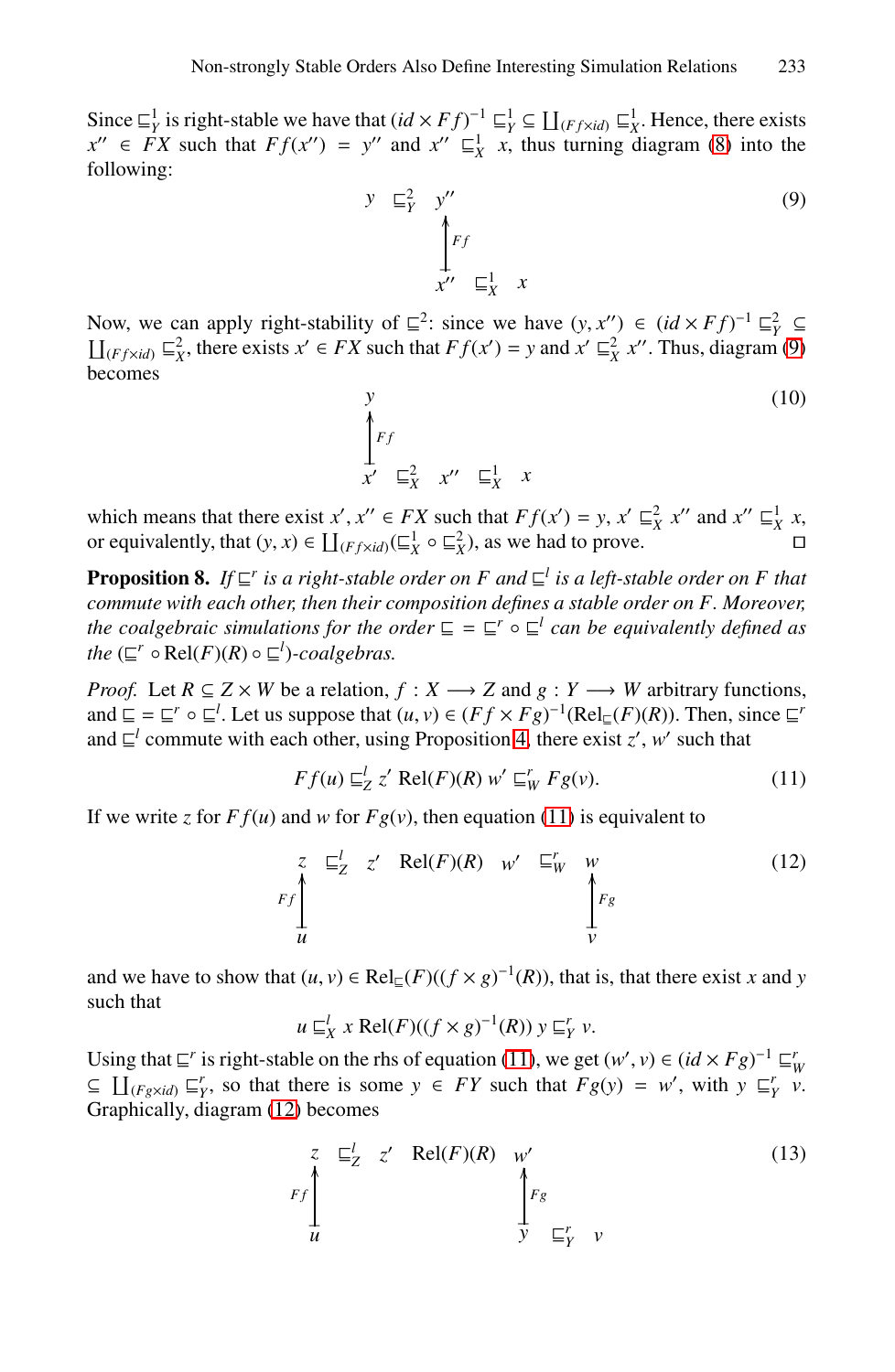*u* -

Analogously, applying the left-stability of order  $\sqsubseteq_Z^l$  we get that there is some  $x \in FX$ with  $Ff(x) = z'$  such that  $u \sqsubseteq_X^l x$ . Or graphically,

$$
z' \text{Rel}(F)(R) \quad w'
$$
\n
$$
Ff \qquad \qquad \downarrow Fg
$$
\n
$$
\sqsubseteq_X^l x \qquad \qquad y \qquad \sqsubseteq_Y^r v
$$
\n(14)

But diagram (14) is just what we had to prove, since we have found  $x, y$  such that  $f(x, y) ∈ (Ff × Fg)^{-1}(\text{Rel}(F)(R)) = \text{Rel}(F)((f × g)^{-1}(R))$  with  $u ⊆_X^l x, y ⊆_Y^r v$  or, in other *words*,  $(u, v)$  ∈ Rel<sub>⊑</sub> $(F)$ ( $(f \times g)$  $^{-1}(R)$ . □

In particular, for our running example of conformance simulations we obtain the corresponding factorization of the definition of coalgebraic simulations for the order  $\mathcal{L}^{Conf}$ :

**Corollary 6.** Coalgebraic simulations for the conformance order  $\boldsymbol{\Xi}^{\text{Conf}}$  can be equiva*lently defined as the*  $(\prod_{a \in A} (\Xi_{Y}^{a, \neg \emptyset}) \circ Rel(F)(R) \circ \prod_{a \in A} (\Xi_{X}^{a, \emptyset}))$ *-coalgebras.* 

## **5 Conclusion**

We have presented in this paper two new simulation orders induced by two criteria that capture the difference between input and output actions and the implementation notions that are formalized by the conformance relations.

In order to apply the general theory of coalgebraic simulations to them, we identified the corresponding orders on the functor defining labeled transition systems. However, it was not immediate to prove that the obtained orders had the desired good properties since the usual way to do it, namely, by establishing stability as a consequence of a stronger property that we have called right-stability, is not applicable in this case.

Trying to adapt that property to our situation we have discovered several interesting consequences. We highlight the fact that right-stability is an assymetric property which has proved to be very useful for the study of a "reversible" concept such as that of relation, since it is clear that any structural result on the theory of relations should remain true when we reverse the relations, simply "observing" them "from the other side". Two consequences of that assymetric approach followed: first we noticed that we could use it to point the simulation orders in some natural way; secondly we also noticed that by dualizing the right-stability condition we could obtain left-stability.

But the crucial result in order to be able to manage more complicated simulation notions, as proved to be the case for our new covariant-contravariant simulations and the conformance simulations, was the discovery of the fact that both of them could be factorized into the composition of a right-stable and a left-stable component. Exploiting this decomposition we have been able to easily adapt all the techniques that had proved to be very useful for the case of right-stable orders.

We plan to expand our work here in two different directions. The first one is concerned with the two new simulated notions introduced in this paper: once we know that they can be defined as stable coalgebraic simulations and therefore have all the desired basic properties of simulations, we will continue with their study by integrating them